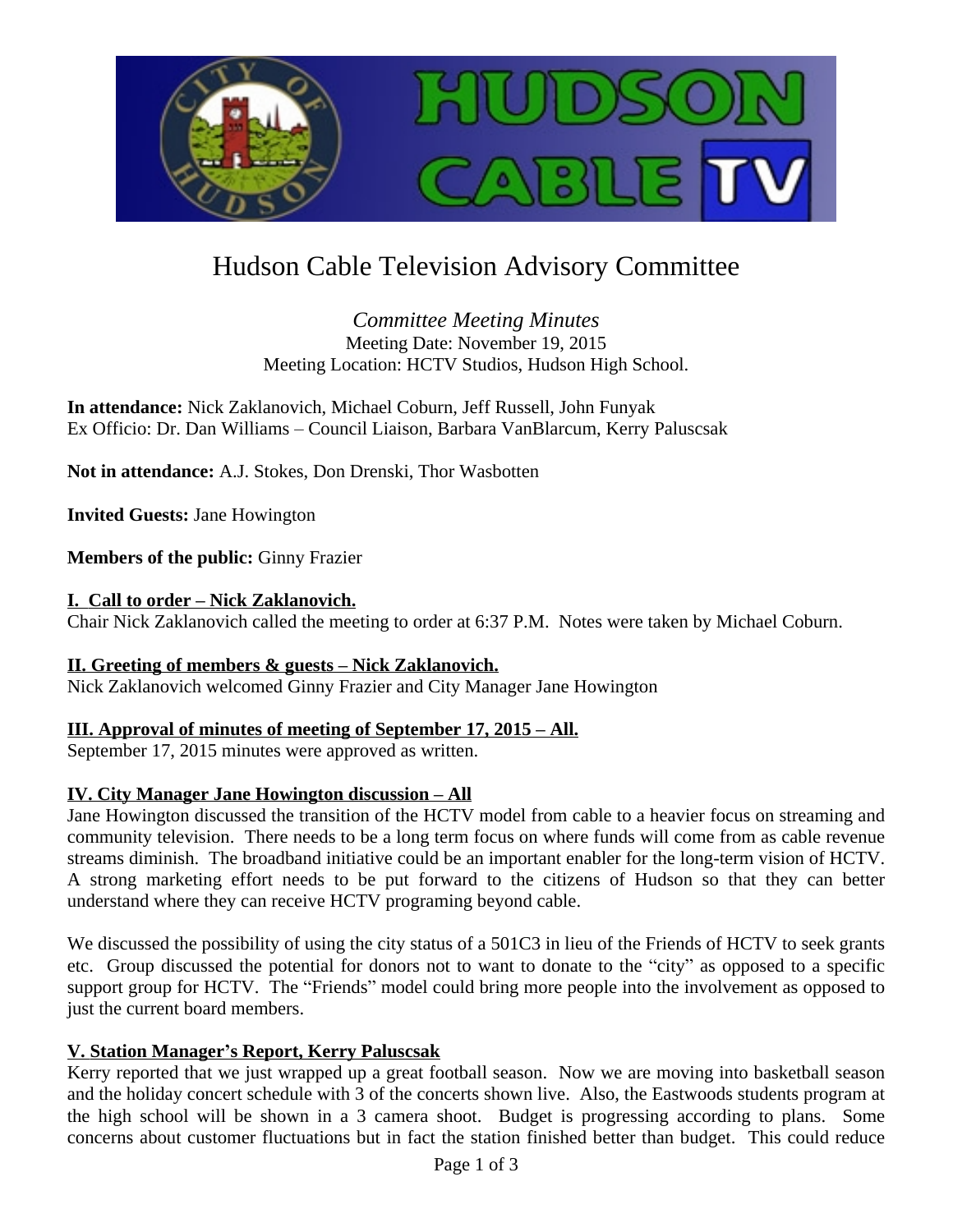the amount of loan needed for equipment from the city. Cable subscriber update: January had 5,285 customers and declined as low as 4,698 in August but moved back up to 4,709 in September. HCTV still has about 4,700 households on cable subscription in a dwelling unit population of around 10,000. Top level visits to both the HCTV and School combined Granicus pages are between 2,000 and 4,000. Our homepage "hits" on Granicus are reaching 200-600 for the video programming specifically. Programming hours are on track to reach the 16,000 hours which is consistent with prior year. This is for the two video channels.

# **VI. CAP ACT Update**

No new information relating to the CAP Act was available.

#### **VII.Time Warner / Charter Comm. update**

Potential for FTC and FCC could approve this merger by year end.

#### **VIII. Public Access Update – Barbara VanBlarcum**

Barb noted we are getting new unique users requesting use of the bulletin board. For example a PSA for the Girl Scouts was mentioned revolving around girl scout cookies. Oral History projects have been being completed. A 30 minute program about the history of Mrs. Vans Center Country Day School is being finished now. Barb has reached out to some businesses about running their experiential videos on HCTV. Sal's Barbershop and Hudson Chiropractic have both expressed interest. Hudson Genealogy group has been borrowing equipment to record programs on researching genealogy. Mark Price was interviewed about the lost history of Akron based on his book on the topic. A Safety Town History is a work in progress between Barb and Ginny on the 40 year history of that program. Nick Z and his wife have done Green on the Green, History of the Western Reserve by Mr. Vince at the Hudson Heritage Association, Dr. Virginia Benson's talk on preservation, Hudson High School Tennis Center opening and a talk by Mr. Vince on WWII veterans from Hudson at St. Mary's. Covered Take a Second make a difference awards luncheon, the Chamber of commerce breakfast, HHS Addiction Struggle program and Test Anxiety for the coalition for children's mental health. In talks with Frank Youngworth for a potential series of Veteran based oral histories.

## **IX. Community Organization Liaison**

Nick has prepared a group of community organizations to reach out to for awareness. It is comprised of about 15 groups. There is an email draft in Jody Roberts' hands for approval to be mailed out to these groups. This is in addition to one we want to put in the Hudson Hub Times for more visibility. Still looking to get out with the Newcomers club as the opportunity arises.

## **X."Friends Of Hudson Community Television" Update –Nick Zaklanovich.**

Friends of HCTV update: Nick sent out a note to 13 people with affiliation in the past with this group. He said he will reach out to them by December  $15<sup>th</sup>$  so we can move forward by January.

## **XI. Previous Meeting Follow Up**

No previous meeting follow-up items.

#### **XII. New Access Program Ideas**

Nick is planning to do Santa on the Green followed by the Holiday walk weather permitting. "Through the eyes of the artist" series is done being shot but there are two more that will be finalized shortly.

#### **XIII. Once Around**

**Ginny Frazier** – What about the Schools and broadband access was asked. Jane H. clarified that they already have a direct link at the present. Also suggested that when we think about the name of the